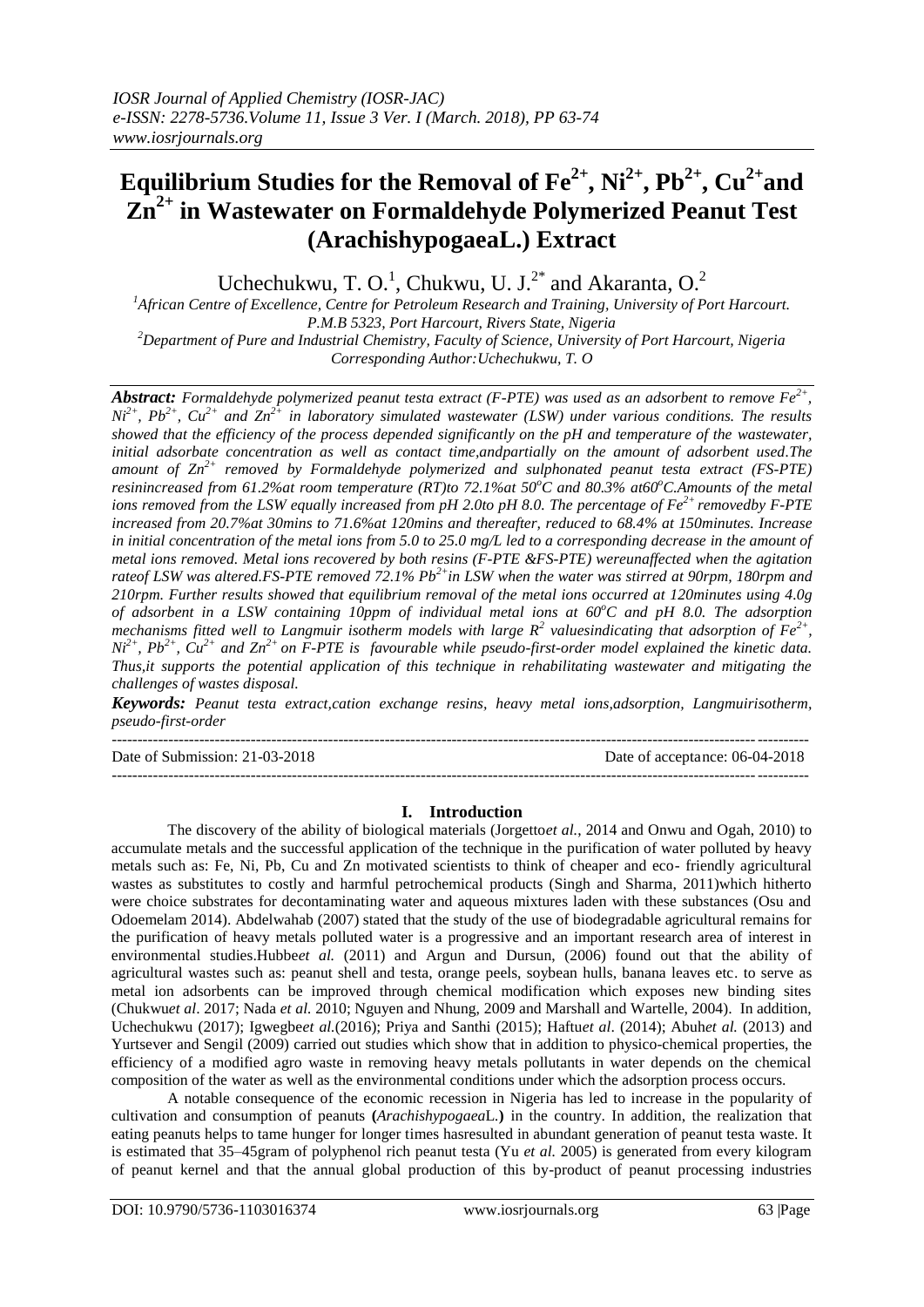overages 0.74 million metric tonnes (Sobolev and Cole, 2003).In developed countries, peanut testa is currently under-utilized as a low value additive in some health promoting foods and animal feeds (Hathorn and Sanders, 2012; Holser, 2014 and Sobolev and Cole, 2003).Hence there is haphazard dumping of a large portion of this waste in the environment leading to pollution problems (Zhao *et al.,* 2012 and Sobolev and Cole, 2003).

Unfortunately, there is no facility in Nigeria or elsewhere in Africa where peanut testa is convertedto any secondary product. It is therefore necessary to harness and identify new outlets by creating higher value products from this catechin rich (Holser, 2014)waste, bytransforming them into cation exchange resins for removing contaminant metal ions in water.Apart from playing the dual role of wealth creation and environment clean-up, the use of peanut testa in water purification will satisfy the yearning of using waste materials to regenerate other wastes. It will lead to attitudinal change towards the waste, facilitate the development of a marketable technology for wastewater purification and expand the field of the use of agricultural wastes in water purification.

The present study examines the influence of temperature, pH, contact time, metal ion concentration, adsorbent dose and stirring speed on the efficiency of F-PTE and FS-PTEcation exchange resins in removing  $\text{Fe}^{2+}$ , Ni<sup>2+</sup>, Pb<sup>2+</sup>, Cu<sup>2+</sup> and  $\text{Zn}^{2+}$  in laboratory simulated single element wastewater by batch adsorption process.

#### **II. Materials and Method**

The method for the syntheses, characterization and adsorption of  $Fe^{2+}$ , Ni<sup>2+</sup>, Pb<sup>2+</sup>, Cu<sup>2+</sup> and Zn<sup>2+</sup> in LSWby F-PTE and FS-PTE are described in previous literature Chukwu*et al*. (2017) and Uchechukwu*et al.* (2016).

#### **Adsorption of Metal Ions byF-PTE and FS-PTE at Various Conditions**

The efficiencies of F-PTE and FS-PTE resins in removing  $Fe^{2+}$ ,  $Ni^{2+}$ ,  $Pb^{2+}$ ,  $Cu^{2+}$  and  $Zn^{2+}$  in LSWwere determined at various conditions by altering the condition of a parameter under investigation while keeping the rest of the conditions for the experiment constant. The conditions were: solution volume = 50mL, contact time = 60 minutes, metal ion concentration = 5ppm, pH =  $6.0 \pm 0.5$ , adsorbent dose = 1.0g, agitation speed = 150 rpm (revolutions per minute) and temperature = RT*.*

#### **Effect of Variations in Temperatureand pH**

Temperature studies were carried out at six different temperatures: RT,  $40^{\circ}$ C,  $50^{\circ}$ C,  $60^{\circ}$ C,  $70^{\circ}$ C and 80<sup>o</sup>C. While the influence of pH on the percentage adsorption of the metal ions, was varied from pH 2.0 to 10.0.

#### **Effect of Variations in Adsorbate-adsorbent Contact Time**

The contact time experiment was carried out at 30mins, 60mins, 90mins, 120mins and 150mins. The effect of concentration of metal ions in LSW at six different concentrations (5ppm, 10ppm, 15ppm, 20ppm, 25ppm and 30ppm) was individually examined.The dependency of the amount of amodified PTE adsorbent added to LSW was studied using 0.5g, 1.0g, 2.0g, 4.0g, 6.0g, 8.0g and 10.0g portions of the adsorbent.While, the influence of agitation speed was investigated by mechanical shaking at 90rpm, 120rpm, 150rpm, 180rpm and 210rpm respectively.

#### **III. Results and Discussion**

The results of the adsorption of  $Fe^{2+}$ ,  $Ni^{2+}$ ,  $Pb^{2+}$ ,  $Cu^{2+}$  and  $Zn^{2+}$  in individual element solutions by F-PTE and FS- PTE resins are presented in Uchechukwu*et al.* (2016) while the equilibrium and kinetic data for the processesare tabulated in Uchechukwu, (2017).

#### **Effect of Variations in Temperature**

The graphical representations of the temperature dependency of the amounts of Fe<sup>2+</sup>, Ni<sup>2+</sup>, Pb<sup>2+</sup>, Cu<sup>2+</sup> and  $Zn^{2+}$  in LSW removed by F-PTE and FS-PTE resins are shown in FiguresI and II respectively. The results show that the percentage removal of the ions improved with risein temperatureof the water. The percentages removed which increased steadily from  $30^{\circ}$ C attained maximum values between  $50^{\circ}$ C and  $60^{\circ}$ C and shrank thereafter. Increase in the amounts removed at the initial stage is attributable to expansion of adsorbent pores while the thermal energy of LSW increased. It becameeasier for the metal ions to migrate to the adsorption sitesof the resins asthe temperature increased from 30°C to 60°C. The effect however, was counterbalanced when the temperature roseabove  $60^{\circ}$ C at which point the amount of the ions removed diminished.Increasing the temperature of the wastewater above  $60^{\circ}$ C reduced the forces of attraction between theadsorbent molecules and the adsorbateions which ultimately weakened the adsorbate-adsorbent bonds existing at the adsorption sites. Moreover, the thickness of the boundary layer on the adsorbent surface decreased when the temperature of the solution rose and increased the tendency of bound metal ions to break away from the adsorbent surface and enter the solution phase. The preponderance of this situation reduced the amount of ions removed when the temperature was increased further. Percentage removal of  $Pb^{2+}$ was least in both F-PTE and FS-PTE in comparison to the other metal ions.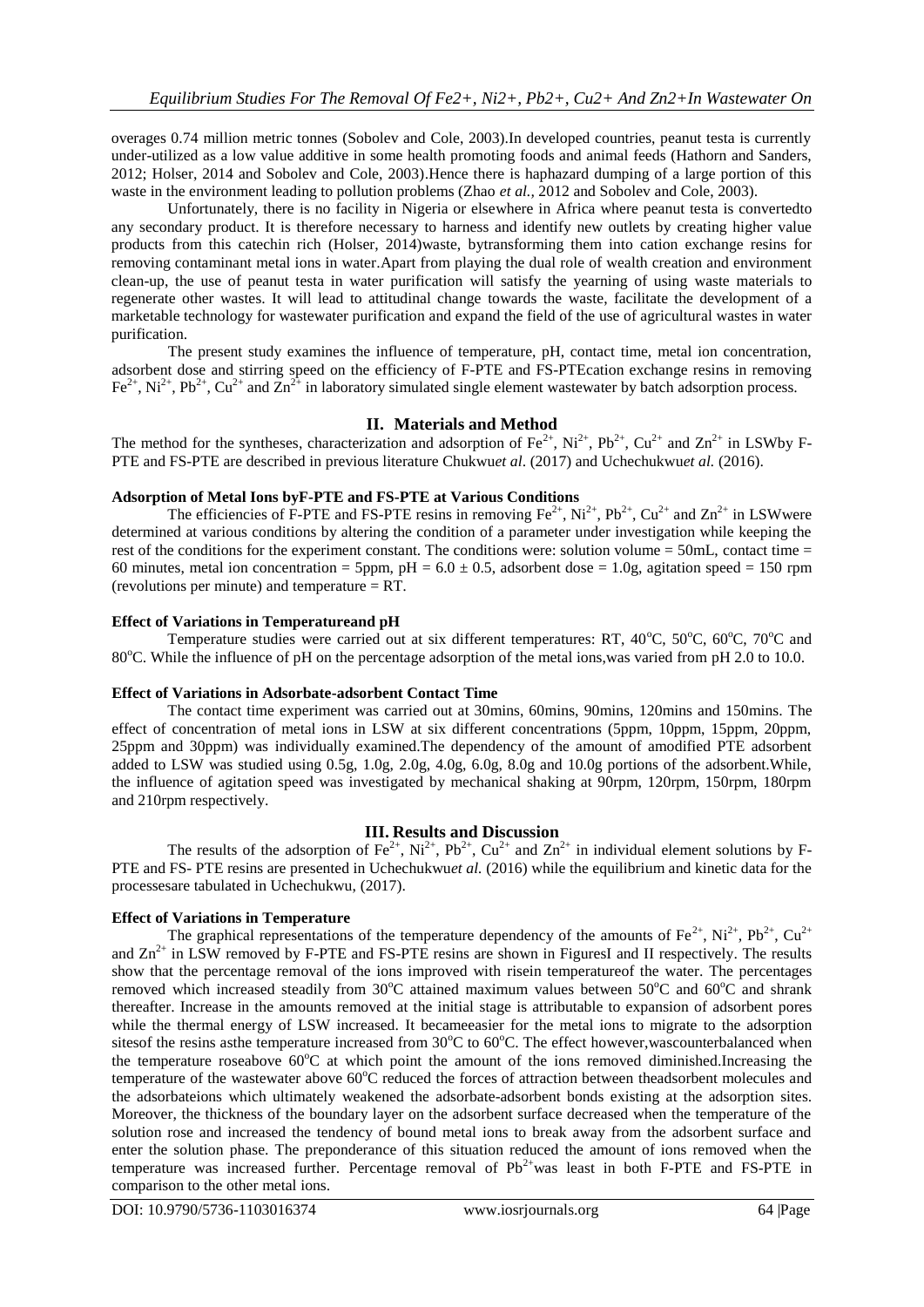

**Fig. 11:**Variations in Temperature on the Adsorption of  $Fe^{2+}$ ,  $Ni^{2+}$ ,  $Pb^{2+}$ ,  $Cu^{2+}$  and  $Zn^{2+}$  on FS-PTE Effect of Variations in pH

Apart from its effect on the solubility of metal ions and the ionization of the functional groups of the adsorbent, the pH of the adsorbate solution plays a significant role in the formation and sustenance of adsorbateadsorbent complexes between the metal ions and molecules of the adsorbent. The results of the adsorption of  $Fe^{2+}$ , Ni<sup>2+</sup>, Pb<sup>2+</sup>, Cu<sup>2+</sup> and Zn<sup>2+</sup> in LSW on F-PTE and FS-PTE resins at different pH values showed that when the pH of the solution was lower than 4.0, the percentages of the metal ions removed by the resins were little. The percentages which were observed to be minimal at pH 2.0 improved as the pH of LSW increased from 4.0 and attained maximum values between pH 6.0 and 8.0 (figures III and IV).

The observation is probably as a result of occupation of adsorbents' negatively charged sites by highly mobile and positively charged H<sup>+</sup> and H<sub>3</sub>O<sup>+</sup> when the pH of the solution was below 4.0. The H<sup>+</sup> and H<sub>3</sub>O<sup>+</sup> competed against the adsorbate ions for the adsorption sites of the adsorbents with the effect that the number of sites available for occupation by the metal ions reduced. Hence,only a little amount was bound and removed from the water. On the other hand, when the pH of the solutionincreased, the concentration of  $H^+$  decreased and the adsorbents surfaces were occupied by increased number of negative charges.The condition created electrical repulsion between the resident negative charges on the adsorbents' surfaces and the -OH<sup>-</sup> groups produced as a result of the rising pH of the solution. It minimized the competition for adsorption sites between the metal ions and  $H^+$  and  $H_3O^+$ , reduced the solubility of the metal ions and subsequently increased their adsorption and withdrawal from LSW. The percentages of the metal ions removed were observed to be highest when the pH of the water was 8.0 and diminished as the pH continued to increase beyond 8.0. It showed that adsorption of the metal ions by F-PTE and FS-PTE resins was not favourable in high alkaline solutions. The observed effect of high pH on metal ion adsorption is attributable to the tendency of the resin molecules to form different types of chelate compounds with the metal ions at different pH values. The stability of the produced resin-metal complexes affected the binding and removal of the metal ions in the water. Furthermore, the metal ions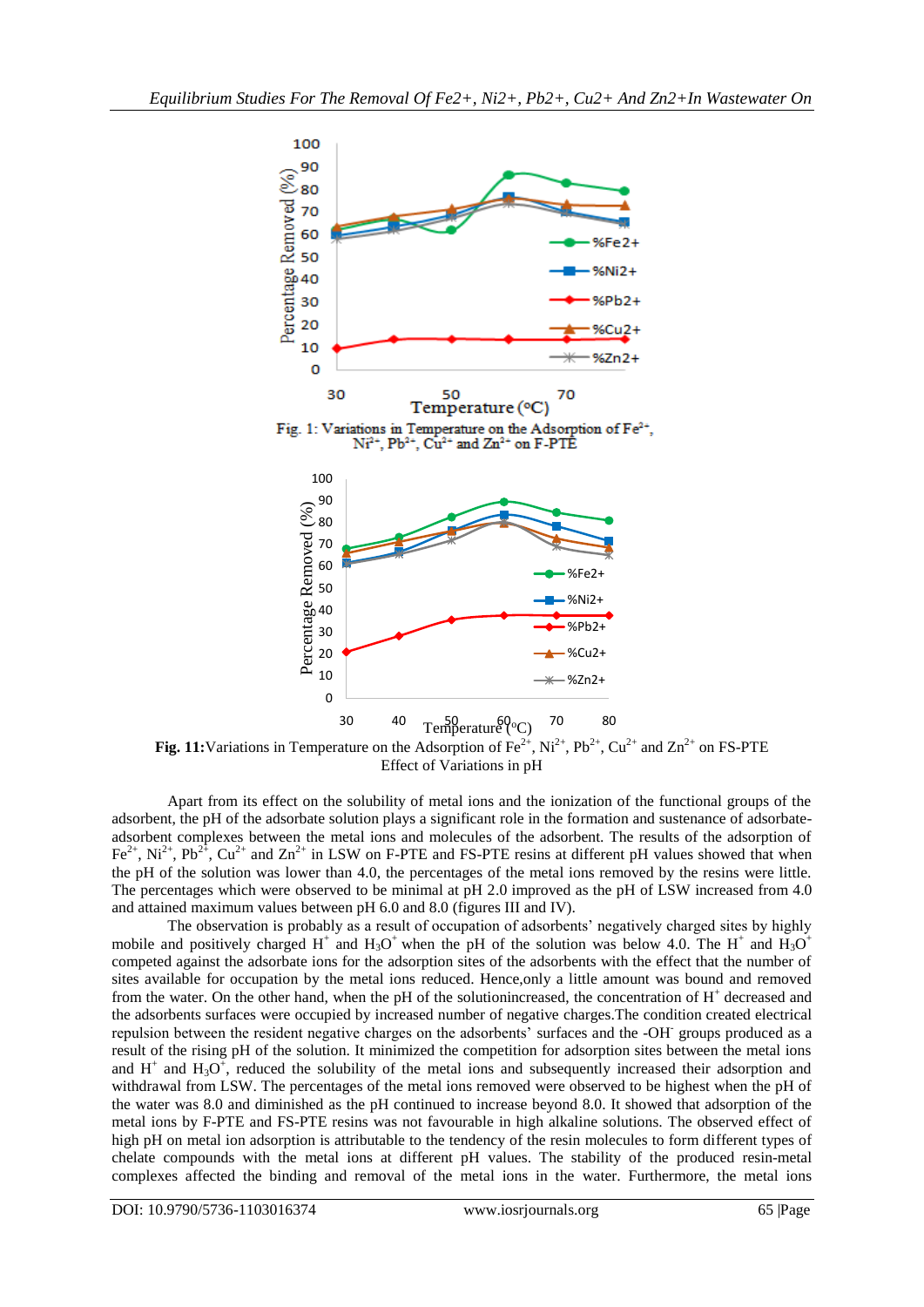precipitated as insoluble hydroxides andlimited their adsorption and removal from the LSW. Abreu *et al.* (2012) found out that the formation of metal complexes by interactions with dissolved inorganic  $(CO_3^2, SO_4^2, OH^-$  and  $PO<sub>4</sub><sup>3</sup>$ ) ligands and CH<sub>3</sub>COO<sup>-</sup> groups in hydrocarbon produced water occurred at high pH and interferedwith the ion exchange of the metal ions. The influence of the pH of the LSW on the removal of  $Fe^{2+}$ , Ni<sup>2+</sup>, Pb<sup>2+</sup>, Cu<sup>2+</sup> and  $Zn^{2+}$  by F-PTE and FS-PTE cation exchange resins are presented as plots in Figs. III and IV respectively.



**Fig. III:** Variations in pH on the Adsorption of Fe<sup>2+</sup>, Ni<sup>2+</sup>, Pb<sup>2+</sup>, Cu<sup>2+</sup> and Zn<sup>2+</sup> on F-PTE



**Fig. IV:** Variations in pH on the Adsorption of  $Fe^{2+}$ ,  $Ni^{2+}$ ,  $Pb^{2+}$ ,  $Cu^{2+}$  and  $Zn^{2+}$  on FS-PTE Effect of Variations in Adsorbate-adsorbent Contact Time

Contact time is the length of time an adsorbent stays in and interacts with an adsorbatesolutionduringan adsorption process. It is the shortest time required by an adsorbent to achieve equilibrium adsorption of anadsorbate after which there are no more changes in the amount of the adsorbate in the solution. The results for contact time experiment indicate that the adsorption of  $Fe^{2+}$ ,  $Ni^{2+}$ ,  $Pb^{2+}$ ,  $Cu^{2+}$  and  $Zn^{2+}$  increased with an increase in contact time prior to attainment of equilibrium. The graphical presentations of these are shown in figuresV and VI for F-PTE and FS-PTE resins respectively.

The adsorption was observed to increase with progression in contact time between 30mins andthe 120mins. The process which was fast initially, slowed down between 90mins and 120mins before declining gradually at 150mins. The rapid adsorption of the metal ions at the initial stage was as a result of an avalanche of unoccupied adsorption sites on the resins'surfaces at this time. The process slowed down as the number of unoccupied sites reduced. Adsorption sites on F-PTE and FS-PTE resins became saturated between 120mins and 150minsand the amounts of metal ions removed sparedbecause there were no more vacant sites on the adsorbents available for occupation.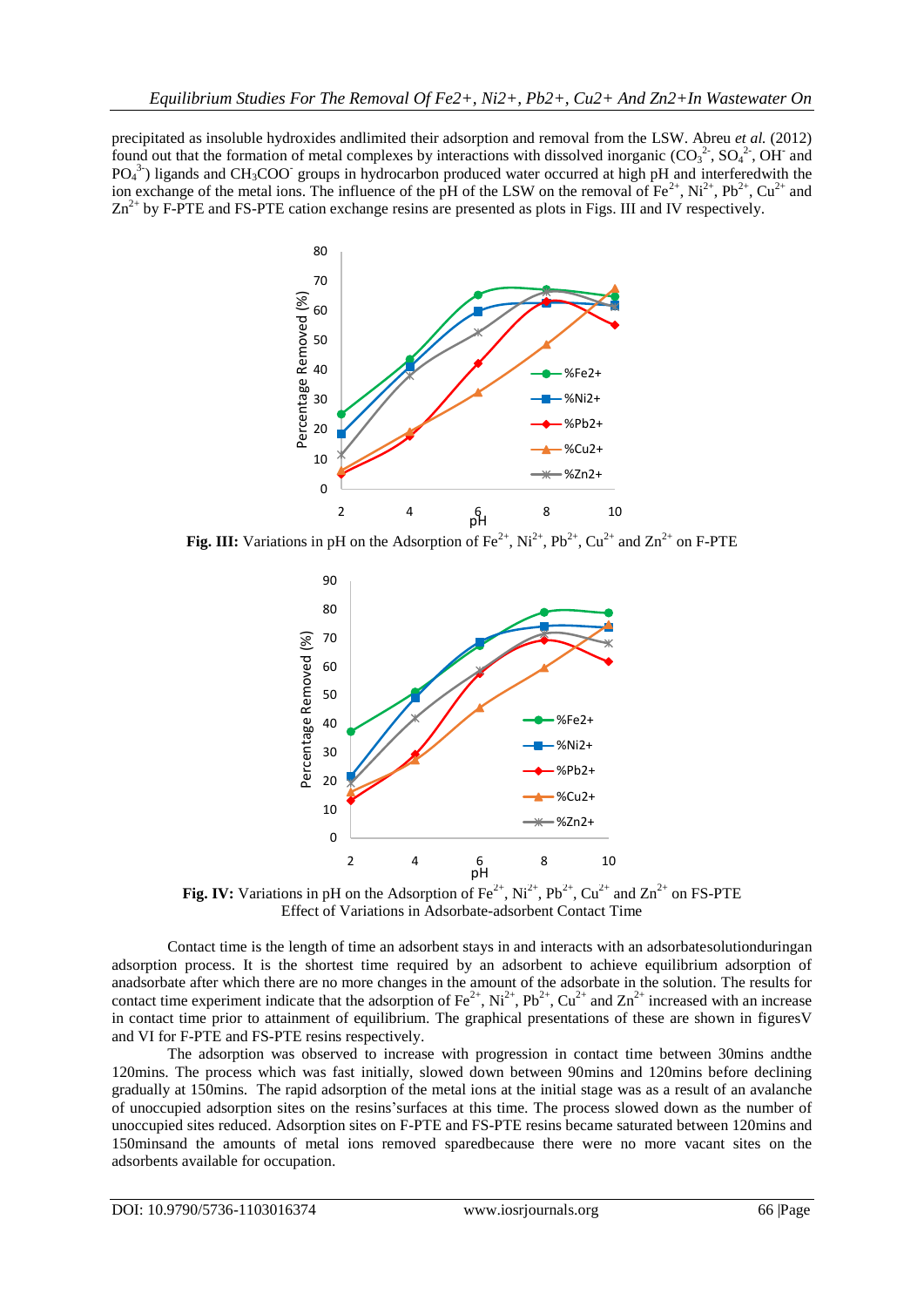

**Figs. V:**Variations in Adsorbate-adsorbent Contact Time on the Adsorption of  $Fe^{2+}$ ,  $Ni^{2+}$ ,  $Pb^{2+}$ ,  $Cu^{2+}$  and  $Zn^{2+}$  on F-PTE



**Figs.VI:**Variations in Adsorbate-adsorbent Contact Time on the Adsorption of Fe<sup>2+</sup>, Ni<sup>2+</sup>, Pb<sup>2+</sup>, Cu<sup>2+</sup> and Zn<sup>2+</sup> on FS-PTE

#### **Effect of Variations in Initial Metal Ion Concentration**

The concentration of an adsorbate in an aqueous solution provides the driving force necessary to overcome the forces which oppose the migration of its ions from the solution to the surface of an adsorbent (Jorgetto*et al.*, 2014). It can be seen from figures VII and VIII that the percentages of  $Fe^{2+}$ ,  $Ni^{2+}$ ,  $Pb^{2+}$ ,  $Cu^{2+}$  and  $Zn^{2+}$  removed by F-PTE and FS-PTE resins decreased appreciably as the concentration of the ions at the start of the experiment increased from 5 to 25 mg/L and tailed off subsequently. Decrease in the amounts removed is explainable by the fact that the ratio of the number of unoccupied sites of the adsorbents to the amount of adsorbateions dropped.Unoccupied sites on the adsorbents became fewer in number for the amounts of the metal ions in the LSW. At saturation, the adsorbent could no longer add or rejectadsorbateions from the solutions. When the metal ion concentration was low, the available sites on the adsorbent were sufficient to occupy them. However, as their concentration began to rise, the metal ions became more numerous than the vacant sites. The ions competed with one another for the fewvacant sites on the adsorbents, a little percentage was removed and the adsorption process became ineffective.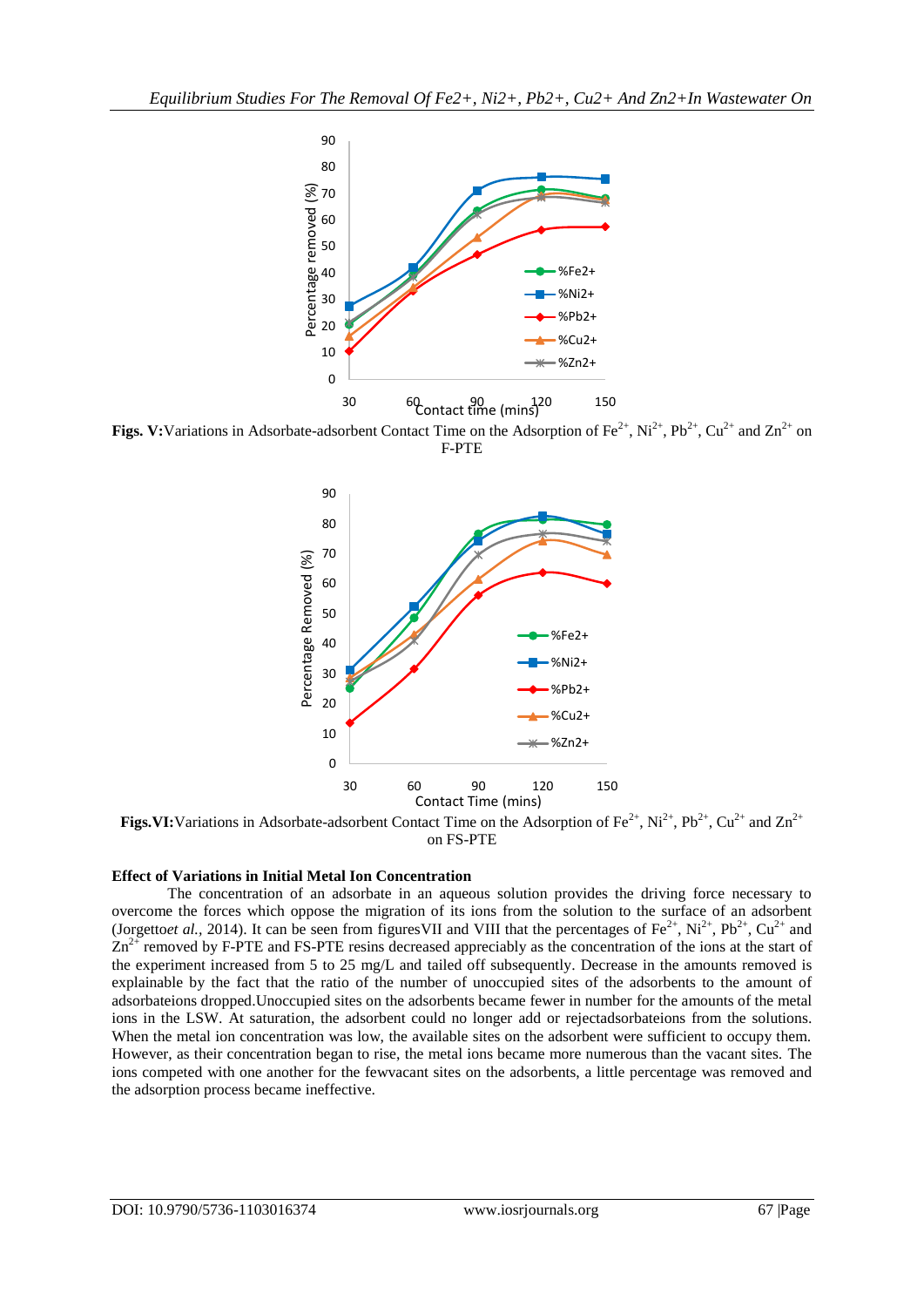

5  $10$  Metal 15n Conc. (mg/l)  $25$  30

**Figs. VII:**Variations in Initial Metal Ion Concentration on the Adsorption of Fe<sup>2+</sup>, Ni<sup>2+</sup>, Pb<sup>2+</sup>, Cu<sup>2+</sup> andZn<sup>2+</sup> onF-PTE



**Figs. VIII:** Variations in Initial Metal Ion Concentration on the Adsorption of Fe<sup>2+</sup>, Ni<sup>2+</sup>, Pb<sup>2+</sup>, Cu<sup>2+</sup> and Zn<sup>2+</sup> on FS-PTE

# **Effect of Variation in Adsorbent Dose**

The amount of an adsorbent (adsorbent dose) added to the solution in an adsorption process determines the number of binding sites available for adsorption. It is useful to strike a balance between the adsorption capacity of the adsorbent under a defined set of operating conditions and the percentage of an adsorbate that results to equilibrium adsorption (Gupta and Babu, 2009).

FromfiguresIXand X,the results of the effect of the amounts of adsorbents added on the percentages of Fe<sup>2+</sup>, Ni<sup>2+</sup>, Pb<sup>2+</sup>, Cu<sup>2+</sup> and Zn<sup>2+</sup>removed from the LSW show that the adsorption of the metal ions was partially influenced by the amount of F-PTE and FS-PTE cation exchange resins used. It showed that the percentages removed increased when the amounts of the adsorbents were increased up to a point beyond which there were hardly any noticeable changes in the amounts removed as more adsorbents were added. When the amounts of F-PTE and FS-PTE resin were individually increased from 2.0g to 4.0g, the percentage  $Fe^{2+}$  removed improved from 65.3% to 71.4% and 71.6% to 77.8% respectively but when it was raised from 8.0g to 10.0g, the percentage increase were: 78.6% to 78.8% and 89.7% to 90.1% for F-PTE and FS-PTE resin respectively. Although increasing the amount of adsorbent added in each case produced an increment in the amount of metal ion removed at the early stages, the magnitude of the increase did not show a valuable economic trend. The observed increase in adsorption at the early stages was because the concentration of metal ions at this stage was relatively higher than the amount of the adsorbent present in the solution. Moreover, as more adsorbent was introduced, the functional groups at the adsorption sites were not yet saturated hence unoccupied sites became too many for the fixed amount of metal ions. The large surface area of the resins and the numerous adsorption sites needed to be occupied leading to scrambling for the metal ions and resulting to higher metal ion removal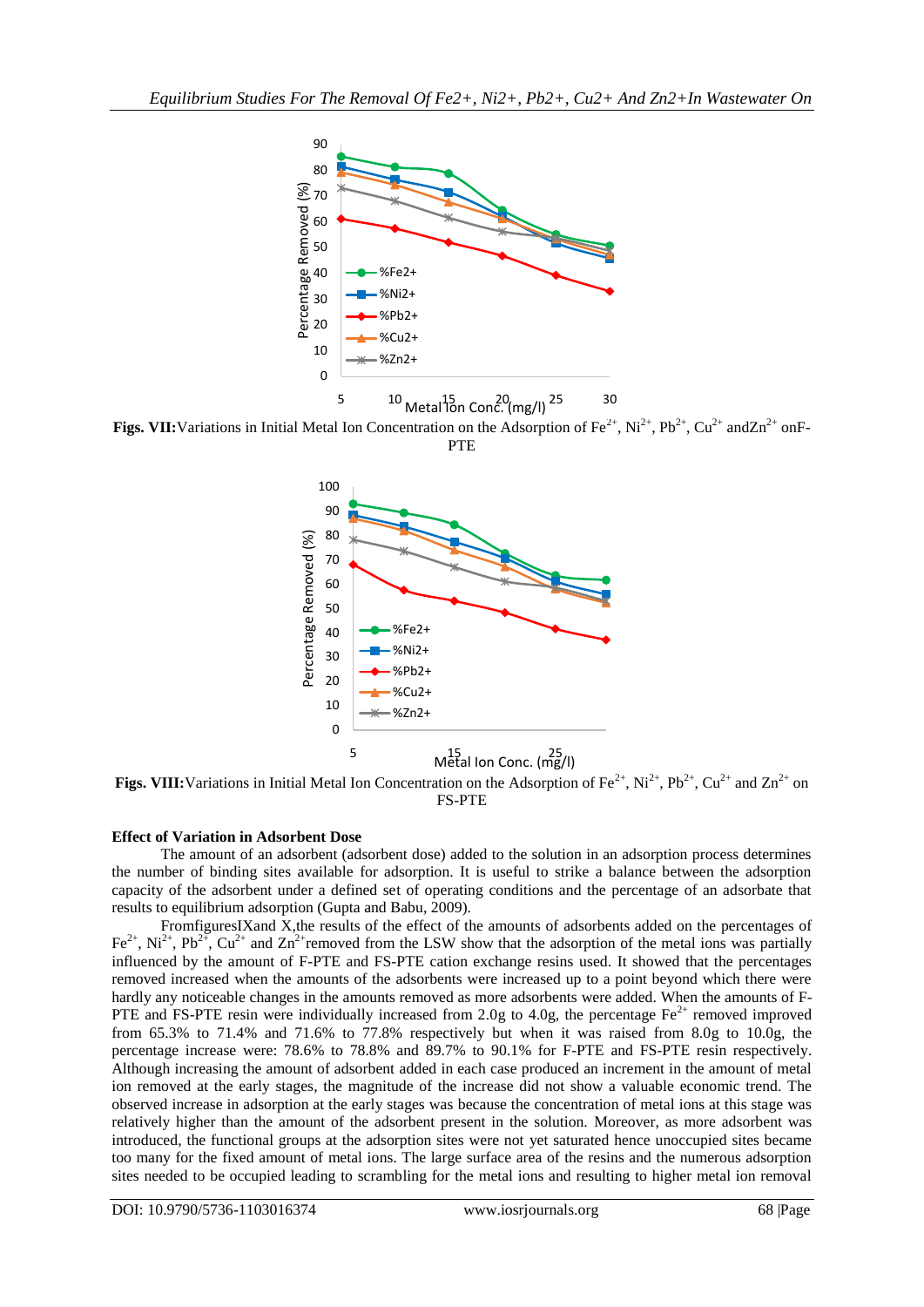percentages at this stage. On the other hand, the tiny increments and the final drop in the amounts of the metal ions removed at the later stages of the experiments were the result of complete occupation of adsorption sites which led to the saturation of adsorbent surfaces by the metal ion adsorbates. At this point, equilibrium adsorption had been reached and neither the adsorbents nor the adsorbatesrespectively could receive or rebuff any more metal ions from/to the LSW. Gupta *et al.* (2011) discovered that addition of more adsorbents at this stage concealed the outer layer of the adsorbent cells, shielded the adsorption sites from the metal ions and led to reduced metal ion uptake by the adsorbent units. Together with Ackacha and Elsharif (2012), they explained that the phenomenon termed ''solid concentration effect'' was due to overcrowding of the adsorbate solution by particles of the adsorbents.



**Fig. XI:** Variations in Adsorbent Dose on the Adsorption of  $Fe^{2+}$ ,  $Ni^{2+}$ ,  $Pb^{2+}$ ,  $Cu^{2+}$  and  $Zn^{2+}$  on F-PTE



**Fig. X:**Variations in Adsorbent Dose on the Adsorption of  $Fe^{2+}$ ,  $Ni^{2+}$ ,  $Pb^{2+}$ ,  $Cu^{2+}$  and  $Zn^{2+}$  on FS-PTE

## **Effect of Variations in Agitation Speed**

Agitation not only facilitates effective contact between the adsorbate and molecules of the adsorbent, it completes the movement of the adsorbateto the binding sites of the adsorbent.The results of the effect of stirring speed on the amounts of Fe<sup>2+</sup>, Ni<sup>2+</sup> Pb<sup>2+</sup>, Cu<sup>2+</sup> and  $\text{Zn}^{2+}$  in the LSW removed by F-PTE and FS-PTEresins are presented in FiguresXI and XII. There was no significant effect observed between the efficiency of the adsorption of the ions and agitation rate of LSW within the range that was studied.It suggeststhat the magnitude of the stirring speed of the suspension playedno significant role on the performance of F-PTE and FS-PTE resins as adsorbents. There were slight increments and reductions in the percentages of metal ions removed at the end of every session but the changes did not follow a clear pattern. When the LSW was stirred at 90rpm, 180rpm and 210rpm;56.6%, 57.1% and 57.3% of  $Pb^{2+}$ was removed by F-PTE respectively. While72.1%, 72.1% and 72.1% of Pb2+was removed byFS-PTE for 90rpm, 180rpm and 210rpm respectively. Similarly, Oluyemi*et al.* (2012) could not establish equilibrium adsorption of  $Cd^{2+}$  or  $Pb^{2+}$  when the speed of stirring of the palm kernel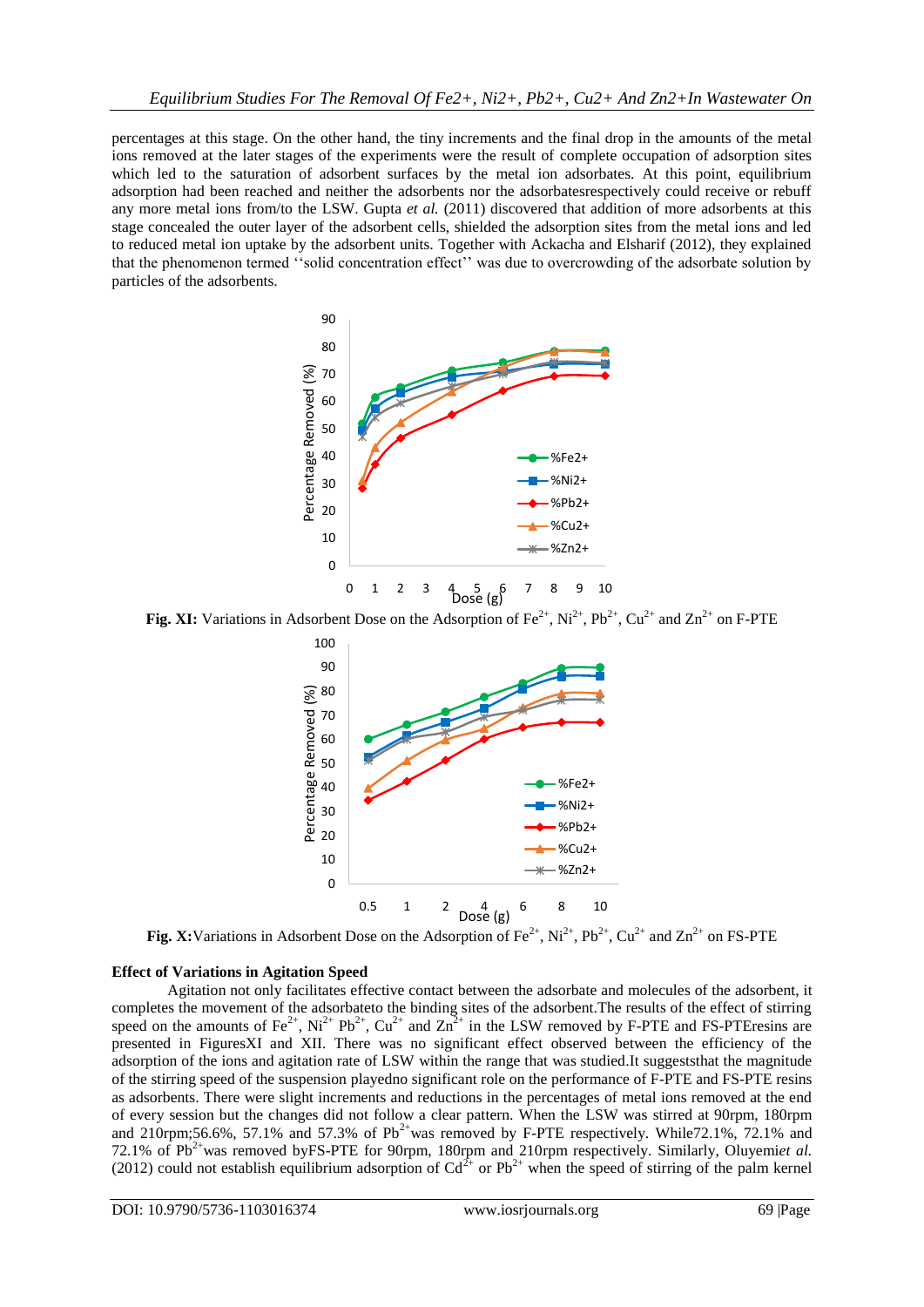shell charcoal-wastewater suspension was increased. Yurtsever and Sengil (2009) found out that the adsorption capacity of  $Pb^{2+}$  on modified QTR was unaffected by the stirringrate of the adsorbate-adsorbent mixture. The observations made by Sulaymon*et al*. (2014) and Singh and Sharma (2011) that the efficiency of GG in removing  $Cd^{2+}$  improved with rise in the stirring speed of the contaminated water until it stabilized at equilibrium and that adsorption of  $\text{Zn}^{2+}$ ,  $\text{Cd}^{2+}$ ,  $\text{Fe}^{2+}$ ,  $\text{Pb}^{2+}$  and  $\text{Cu}^{2+}$  in the effluent of the Apex steel industry on GSA resin increased steadily when the effluent sample was stirred from 0 to 120 rpm respectively could not be verified.



**Figs. XI:**Variations in Agitation Speed on the Adsorption of  $Fe^{2+}$ ,  $Ni^{2+}$ ,  $Pb^{2+}$ ,  $Cu^{2+}$  and  $Zn^{2+}$  on F-PTE



**Figs. XII:**Variations in Agitation Speed on the Adsorption of  $Fe^{2+}$ ,  $Ni^{2+}$ ,  $Pb^{2+}$ ,  $Cu^{2+}$  and  $Zn^{2+}$  on FS-PTE

# **Application of Adsorption Isotherm Models for the Adsorption of**  $Fe^{2+}$ **,**  $Ni^{2+}$ **,**  $Pb^{2+}$ **,**  $Cu^{2+}$  **and**  $Zn^{2+}$  **on FS-PTE Resin**

Adsorption isotherm is the equilibrium relationship between the quantity of an adsorbed material and the concentration of that material in the liquid phase at constant temperature (Suman, 2013). It is a basic requirement for designing any adsorption system. The distribution of metal ions between the adsorbent and the liquid phase helps to determine the position of equilibrium or balance in an adsorption process and can be described by the equilibrium isotherm equation (Yurtsever and Sengil, 2009). The equation parameters and the underlying thermodynamic assumptions of the equilibrium modes provide insights into the mechanism of an adsorption process, the surface properties and affinities of an adsorbent for an adsorbate. The three most common isotherms for describing a solid-liquid adsorption system are the Langmuir, Freundlich and Red-lich Peterson isotherms. In this study, isotherm parameters were determined using the Langmuir method due to its ability to model equilibrium while the adsorption data analyses were performed using the chi-square test.

In 1918, Langmuir developed a relationship between the amount of a gas adsorbed on the surface of an adsorbent and the pressure of that gas. The equations which are now referred to as Langmuir adsorption isotherms are theoretically based adsorption isotherms in an ideal case(Ho *et al.,* 2002, Allen and Koumanova, 2005 and Ho, 2004).Linear regression was used to determine the best fitting model. The coefficient of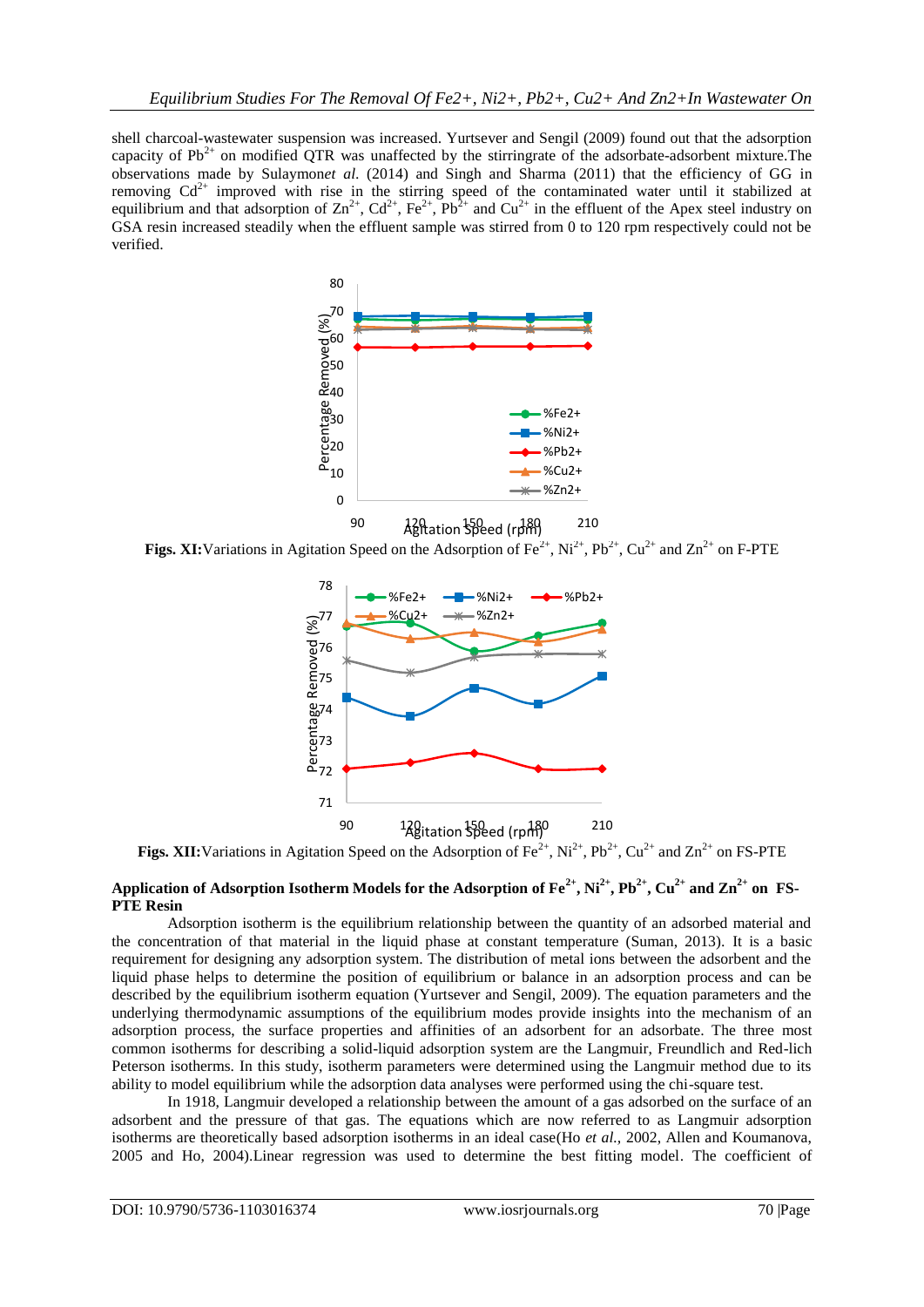determination, error due to the sum of squares (SSE), average relation error and the sum of absolute errors were used in the evaluation of the isotherm data and were found to be linear models

#### **The Langmuir Isotherm**

The theoretical Langmuir Isotherm (Langmuir, 1918) is often used to describe the adsorption of a solute from a liquid solution as:

$$
qe = \frac{qmKlCe}{1+KlCe} \tag{1}
$$

The constants qm and  $Kl$  are characteristics of the Langmuir equation and can be determined from a linearized form of equation1 represented by equation 2:

$$
\frac{Ce}{qe} = \frac{1}{qmKl} + \frac{Ce}{qm}(2)
$$

A plot of  $C_e$  /  $q_e$  versus  $C_e$  is a straight line with slope; 1/qm and an intercept, 1/(klq<sub>m</sub>). Alternatively from equations 3 and 4,

$$
\frac{1}{qe} = \frac{1}{qm} + \left(\frac{1}{Klqm}\right)\frac{1}{Ce}(3)
$$

and

$$
qe = \left(\frac{Ci - Ce}{w}\right)V\tag{4}
$$

Where:

 $w = weight of adsor bent$ 

 $Ci = initial concentration$ 

 $K_1 =$  Langmuir constant

Ce = Equilibrium concentration.

 $V =$  volume of solution (ml)

 $q_e$  = amount of metal ion (mg/g) adsorbed at equilibrium.

When  $C_e/q_e$  was plotted against  $C_e$ , a straight line with slope;  $1/q_m$  and intercept of  $1/q_mK_l$ was obtained. The essential characteristics of the Langmuir equation can be represented by a dimensionless factor,  $R_l$  called the separation factor which is given in equation 5 below;

$$
RI = \frac{1}{1 + \text{KICO}}(5)
$$

 $Co$  = the highest initial metal ion concentration (mg/L)

The linear plots of Langmuir isotherm for the effects of concentration, contact time and temperatureon the adsorption of  $Fe^{2+}$ ,  $Ni^{2+}$ ,  $Pb^{2+}$ ,  $Cu^{2+}$  and  $Zn^{2+}$ on FS-PTE are shown in figuresXIII to XVrespectively. $R^2$ values for the corresponding isotherm datafor the effect of contact time on the absorption of the same metal ions on FS-PTEwere calculated to be: 0.96753, 0.97429, 0.95706, 0.93384 and 0.96755 for Fe<sup>2+</sup>, Ni<sup>2+</sup>, Pb<sup>2+</sup>, Cu<sup>2+</sup> and  $\text{Zn}^{2+}$ . The R<sup>2</sup> values for the corresponding isotherm datafor the effect of concentration is 0.99724, 0.99957, 0.99934, 0.99969 and 0.99939 for  $\text{Fe}^{2+}$ ,  $\text{Ni}^{2+}$ ,  $\text{Pb}^{2+}$ ,  $\text{Cu}^{2+}$  and  $\text{Zn}^{2+}$  metal ions. While  $\text{R}^2$  values for the corresponding isotherm datafor the effect oftemperature is0.99748, 0.9986, 0.99521, 0.99451 and 0.99181for  $\text{Fe}^{2+}$ ,  $\text{Ni}^{2+}$ ,  $\text{Pb}^{2+}$ ,  $\text{Cu}^{2+}$  and  $\text{Zn}^{2+}$  metal ions. It is evident from the R<sup>2</sup> values that the adsorptionisotherms fitted well to the chosen Langmuir isotherm model because the coefficients of determination in most cases were far above 0.95.



**Fig. XIII:**Plot of CevsCe/qe for the Effect of Concentration on the Adsorption of Fe<sup>2+</sup>, Ni<sup>2+</sup>, Pb<sup>2+</sup>, Cu<sup>2+</sup> and  $Zn^{2+}$ on FS-PTE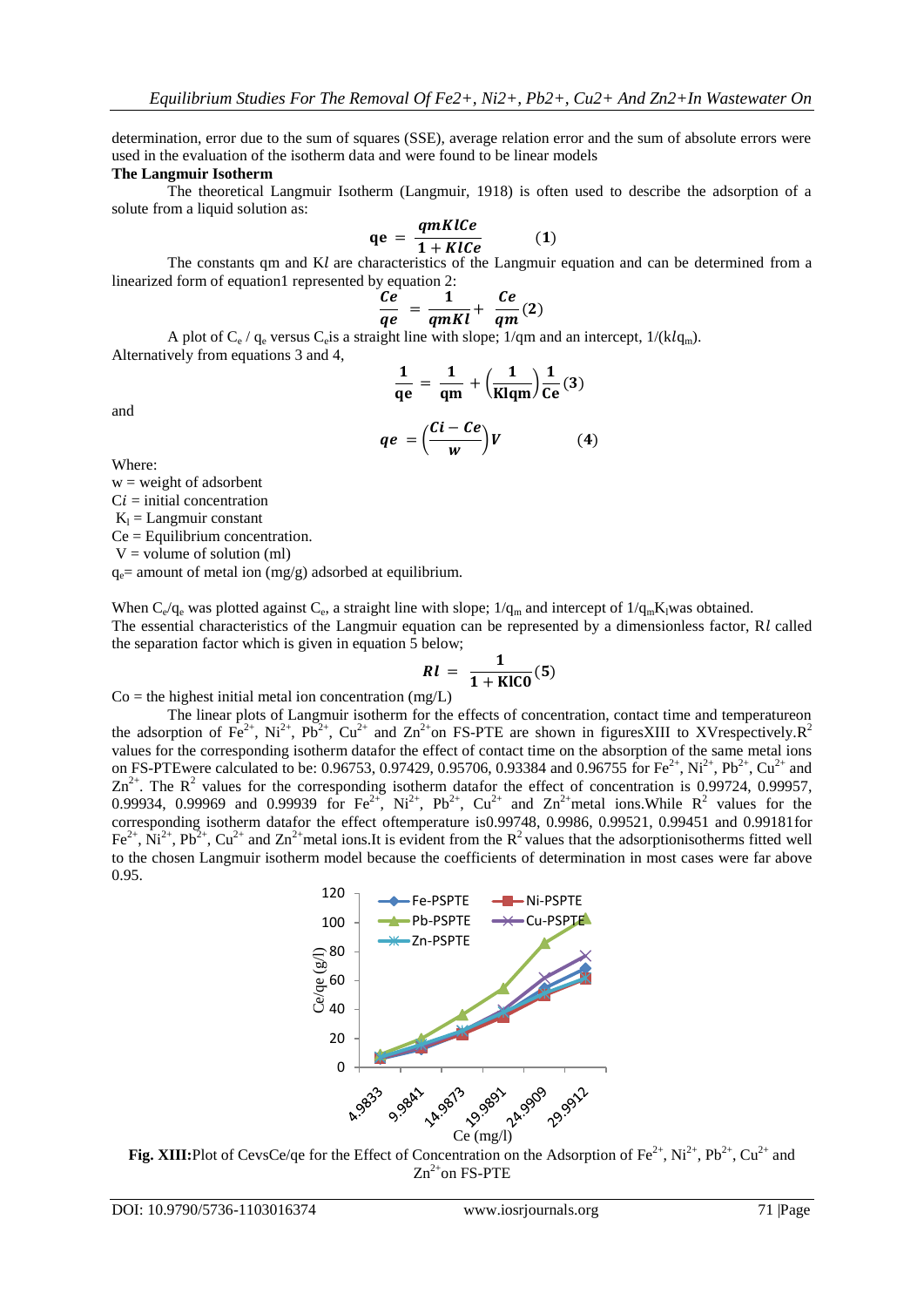

4.9947 9.9883 14.985 19.982 24.983  $\mathbb{C}e$  (mg/l)

**Fig. XIV:**Plot of CevsCe/qe for the Effect of Contact Time on the Adsorption of Fe<sup>2+</sup>, Ni<sup>2+</sup>, Pb<sup>2+</sup>, Cu<sup>2+</sup> and  $Zn^{2+}$ on FS-PTE



**Fig. XV:**Plot of CevsCe/qe for the Effect of Temperature on the Adsorption of Fe<sup>2+</sup>, Ni<sup>2+</sup>, Pb<sup>2+</sup>, Cu<sup>2+</sup> and Zn<sup>2+</sup>on FS-PTE

# **Chemical Kinetics**

Chemical kinetics explains how fast a chemical reaction occurs and the factors which affect the rate of that reaction. The most commonly used kinetic expressions to explain the solid/liquid adsorption processes are the pseudo-first-order kinetic and pseudo-second-order kinetic models (Kumar and Sivanesan, 2006). The pseudo-first-order and pseudo second-order kinetic models proposed by Hui*et al.* (2005) have been found to explain the kinetics and provide best fits for the removal of heavy metal ions in most adsorption processes.



**Fig. XVI:**Plot of Log (qe – qt) vs Time Values for  $Fe^{2+}$ ,  $Ni^{2+}$ ,  $Pb^{2+}$ ,  $Cu^{2+}$  and  $Zn^{2+}$  on FS-PTE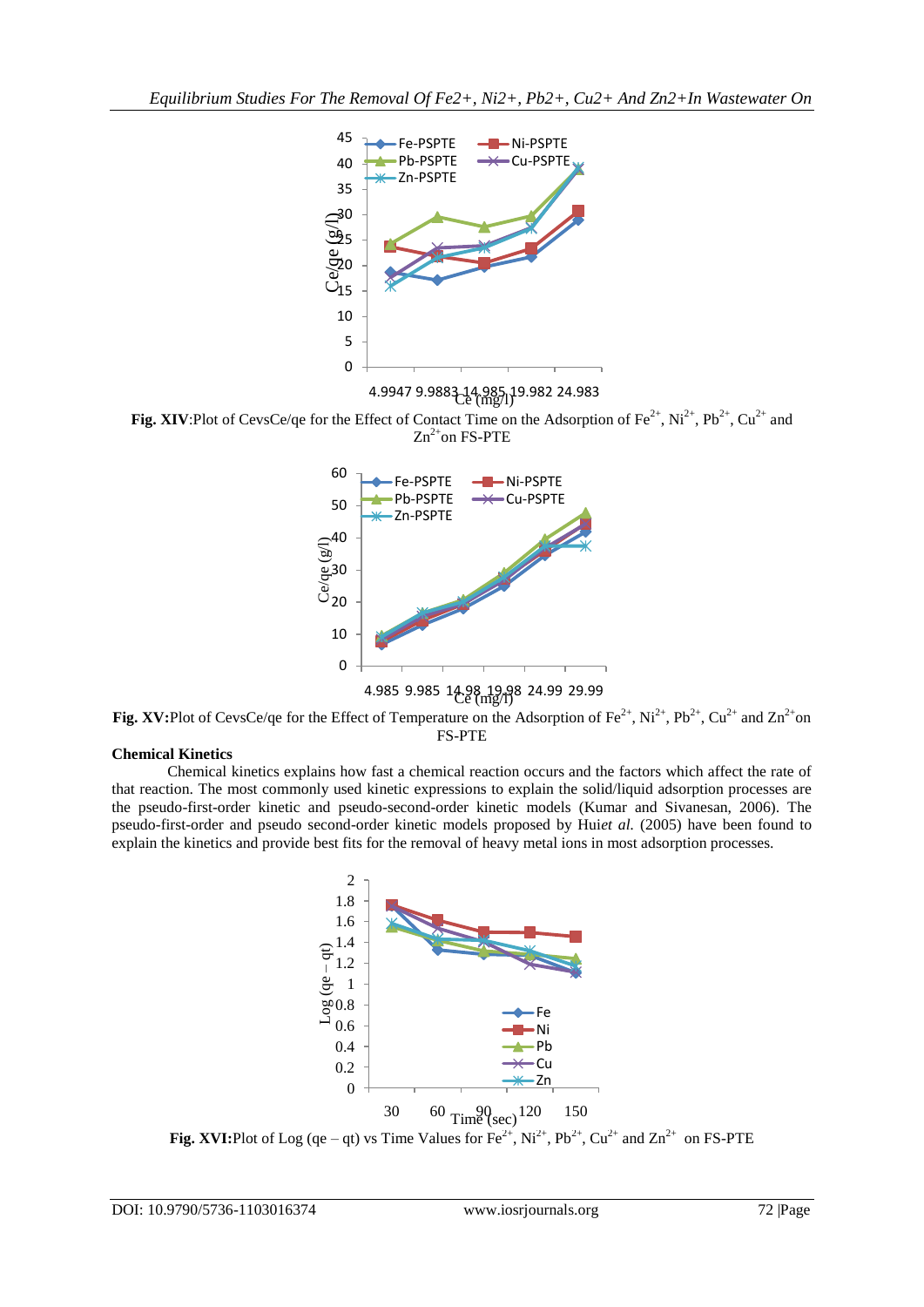The first order constant,  $K_1$  is obtained as -2.303 x slope while the second order constant is obtained by dividing the square root of slope with the intercept.The calculation of chemical kinetics is very important to understand the rate of reaction (Wong *et al*., 2003 and Ho and Mckay, 1999). The pseudo-first-order equations based on equilibrium adsorption is expressed according to equation 6:

$$
\log(qe - qt) = logqe - \frac{Kl}{2.303}t \qquad (6)
$$

Where qe and qt are the amounts of specie adsorbed in (mg/g) at equilibrium and at time t.

 $K_1$  = the final order rate constant (min<sup>-1</sup>).

The plot of log (qe – qt) versus time (shown in figureXVI) gave  $K_i$ as slope and log q<sub>e</sub>as intercept. This plot shows that the rate of reaction depended mainly on one of the reactants hence it can be said to follow a pseudo-first-order kinetic model.

#### **IV Conclusion**

Formaldehyde polymerized peanut testa extract (F-PTE) and Formaldehyde polymerized and sulphonated peanut testa extract (FS-PTE) resinswere used as an adsorbents to remove  $Fe^{2+}$ , Ni<sup>2+</sup>, Pb<sup>2+</sup>, Cu<sup>2+</sup> and Zn<sup>2+</sup> in laboratory simulated wastewater (LSW) under various conditions. Amounts of the metal ions removed from the LSW increased from pH 2.0 to pH 8.0. Increase in initial concentration of the metal ions from 5.0 to 25.0 mg/L led to a corresponding decrease in the amount of metal ions removed. Metal ions recovered by both resins (F-PTE & FS-PTE) were unaffected when the agitation rate of LSW was altered. Further results showed that equilibrium removal of the metal ions occurred at 120minutes using 4.0g of adsorbent in a LSW containing 10ppm of individual metal ions at  $60^{\circ}$ C and pH 8.0. The adsorption mechanisms fitted well to Langmuir isotherm models with large  $R^2$  valuesindicating that adsorption of  $Fe^{2+}$ ,  $Ni^{2+}$ ,  $Pb^{2+}$ ,  $Cu^{2+}$  and  $Zn^{2+}$  on F-PTE is favourable while pseudo-first-order model explained the kinetic data. Thus, it supports the potential application of this technique in rehabilitating wastewater and mitigating the challenges of wastes disposal.

#### **References**

- [1] Abdelwahab, O. (2007). Kinetic and isotherm studies of copper(II) removal from wastewater using various adsorbents. Egyptian Journal of Aquatic Research. 33(1): 125-143.
- [2] Abreu, M. R T., Barros, F. C. F., Raulino, G. S. C., Moura, C. P. and Nascimento, R. F. (2012). Metal ions removal from synthetic solutions and produced water using activated zeolite. International Journal of Civil and Environmental Engineering. 12(03): 20-25.
- [3] Abuh, M. A., Akpomie, G. K., Nwagbara, N. K., Abia-Bassey, N., Ape, D. I., Ayabie, B. U. (2013). Kinetic rate equations application on the removal of copper (II) and zinc (II) by unmodified lignocellulosic fibrous layer of palm tree trunk-single component system studies.International Journal of Basic and Applied Science. 1(4): 800-809.
- [4] Ackacha, M. A. and Elsharif, L. A. (2012). Adsorption removal of lead ions by Acacia tortilisleaves: Equilibrium, Kinetics and Thermodynamics.International Journal of Environmental Science and Development.3 (6): 584-589.
- [5] Argun, M. E. and Dursun, S. (2006). Removal of heavy metal ions using chemically modified adsorbents. Journal of International Environmental Application andScience.1(1-2): 27-40.
- [6] Allen, S. J. and B. Koumanova, (2005).Decolourisation of water/wastewater using adsorption (Review).Journal of the University of Chemical Technology and Metallurgy.40(3):175-192.
- [7] Gupta, A., Yadav, R. and Devi, P. (2011). Removal of hexavalent chromium using activated coconut shell and activated coconut coir as low cost adsorbent.The IIOAB Journal Special Issue On Frontiers in Industrial Microbiology and Environmental Biotechnology.2(3): 8-12.
- [8] Chukwu, U. J., Uchechukwu, T. O. and Akaranta, O. (2017).Synthesis of new cation exchanger resins from chemically modified peanut (Arachishypogaea L.) testa extract. International Journal of Scientific & Engineering Research, 8(3): 523-529.
- [9] Gupta, S. and Babu, B. V. (2009). Utilization of waste product (Tamarind seeds) for the removal of Cr(VI) from aqueous solutions: Equilibrium, Kinetics and Regeneration Studies. Journal of Environmental Management. 90: 3013–3022.
- [10] Haftu, G. A., Asnake, G. E. and Abiyu, K. B. (2014). Adsorptive removal of Pb(II) and Cr(VI) from wastewater using acid untreated and acid treated coffee husks: Comparative study. International Journal of Research in Chemistry and Environment.4(3): 26-31.
- [11] Hathorn, C. S. and Sanders, H. T. (2012). Flavor and antioxidant capacity of peanut paste and peanut butter supplemented with peanut skins. Journal of Food Science. 77(11): 407-411.
- [12] Ho, Y. S., Porter, J. F. and Mckay, G. (2002). Equilibrium isotherm studies for the sorption of divalent metal ions onto peat: Copper, nickel and lead single component systems. Water, Air, and Soil Pollution.141: 1–33.
- [13] Ho, Y. (2004).Citation review of Lagergren kinetic rate equation on adsorption reactions.Scientometrics. 59(1): 171-177.
- [14] Ho, Y.S. and McKay, G. (1999). The sorption of lead (II) ions on peat.Water Research. 33(2): 578-584.
- [15] Holser, R. A. (2014). Near-Infrared Analysis of Peanut seed skins for catechins. American Journal of Analytical Chemistry.5: 378- 383.
- [16] Hubbe, A. M, Hasan, S. H. and Ducotse, J, J. (2011). Cellulosic substrates for removal of pollutants from aqueous systems: A review. Metals .Bioresources. 6: 2161-2287.
- [17] Hui, K.S. Chao, C.Y.H and Kot, S.C (2005).Removal of mixed heavy metal ions in wastewater by zeolite 4A and residual products from recycled coal fly ash.Journal of Hazardous Materials. 127(1-3): 89-101.
- [18] Igwegbe, C. A., Onyechi, P. C., Onukwuli, O. D. and Nwokedi, I. C. (2016). Adsorptive treatment of textile wastewater using activated carbon produced from Mucunapruriens seed shells. World Journal of Engineering and Technology. 4: 21-37.
- [19] Jorgetto, A. O., Silva, R. I. V., Saeki, M. J., Barbosa, R. C., Martines, M. A. U., Jorge, S. M. A, Silva, A. C. P., Schneider, J. F. and Castro, G. R. (2014). Cassava root husks powder as green adsorbent for the removal of Cu (II) from natural river water. Applied Surface Science.288: 356– 362.
- [20] Kumar, K. V. and Sivanesan, S. (2006). Pseudo-second-order kinetic model for safranin sorption onto rice husk: comparison of linear and non-linear regression analysis. Process Biochemistry. 41(5): 1198-1202.